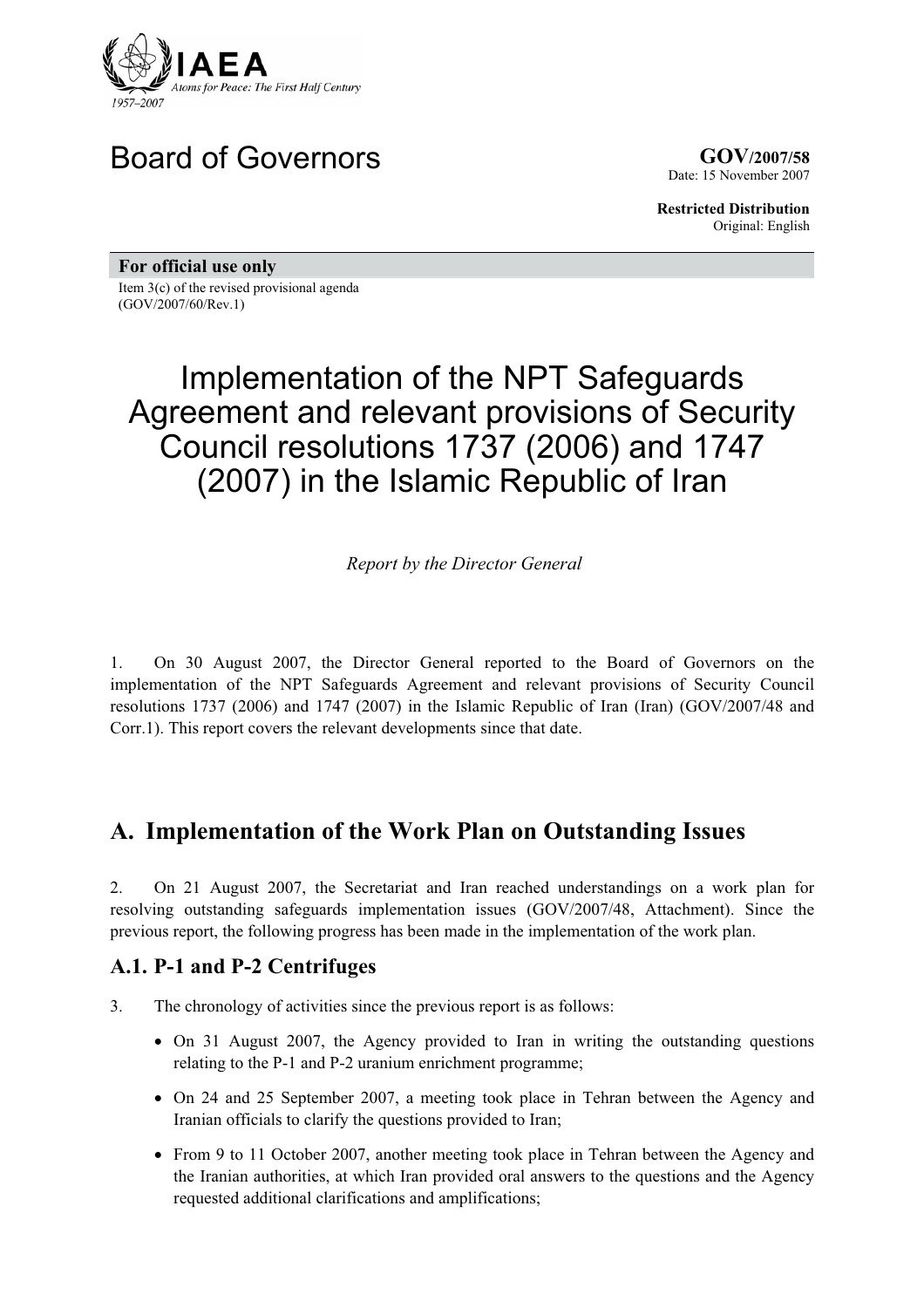- $\bullet$  On 15 October 2007, the Agency received preliminary written answers to the questions;
- From 20 to 24 October 2007, an Agency technical team visited Tehran to review in detail the answers and supporting documentation, and to interview officials involved in the P-1 and P-2 uranium enrichment programme;
- From 29 October to 1 November 2007, the Agency continued discussions with the Iranian authorities on the centrifuge enrichment programme. Iran provided additional supporting documentation and written amplifications and the Agency held discussions and interviews with Iranian officials involved in nuclear activities in the 1980s and 1990s;
- On 5 and 12 November 2007, Iran provided in writing its response to the Agency's questions about the P-1 and P-2 uranium enrichment programme.

#### **A.1.1. Acquisition of Fuel Cycle Facilities and Technology 1972–1995**

4. According to Iran, in its early years, the Atomic Energy Organization of Iran (AEOI) concluded a number of contracts with entities from France, Germany, the United Kingdom and the United States of America to enable it to acquire nuclear power and a wide range of related nuclear fuel cycle services, but after the 1979 revolution, these contracts with a total value of around \$10 billion were not fulfilled. Iran noted that one of the contracts, signed in 1976, was for the development of a pilot plant for laser enrichment<sup>1</sup>. Senior Iranian officials said that, in the mid-1980s, Iran started working with many countries to revitalize its nuclear programme to meet the State's growing energy needs. Taking advantage of investments already made, Iran said it focused its efforts initially on the completion of the Bushehr nuclear power plant, working with entities from, inter alia, Argentina, France, Germany and Spain, but without success. At that time, Iran also initiated efforts to acquire research reactors from Argentina, China, India and the former Soviet Union, but also without success.

5. Parallel to the activities related to nuclear power plants, Iran started to build supporting infrastructure by establishing nuclear technology centres in Esfahan and Karaj. However, apart from uranium conversion technology acquired from an entity in China, Iran was not able to acquire other nuclear fuel cycle facilities or technology from abroad. As a result, according to Iran, a decision was made in the mid-1980s to acquire uranium enrichment technology on the black market.

6. To assess the detailed information provided by Iran, the Agency held discussions with senior current and former Iranian officials. The Agency also examined supporting documentation, including Iranian legislation, contracts with foreign companies, agreements with other States and nuclear site surveys.

7. Bearing in mind the long history and complexity of the programme and the dual nature of enrichment technology, the Agency is not in a position, based on the information currently available to it, to draw conclusions about the original underlying nature of parts of the programme. Further light may be shed on this question when other aspects of the work plan have been addressed and when the Agency has been able to verify the completeness of Iran's declarations.

 $\_$ <sup>1</sup> In addition to the 1976 contract for the laser enrichment pilot plant, concluded with a US company, Iran has reported the conclusion of the following contracts related to laser enrichment (GOV/2004/60, Annex, para. 30):

<sup>•1975 –</sup> for the establishment of a laboratory to study the spectroscopic behaviour of uranium metal (Germany);

<sup>•1991 –</sup> for the establishment of a Laser Spectroscopy Laboratory and a Comprehensive Separation Laboratory (China);

<sup>•1998 –</sup> to obtain information related to laser enrichment, and the supply of relevant equipment (Russian Federation).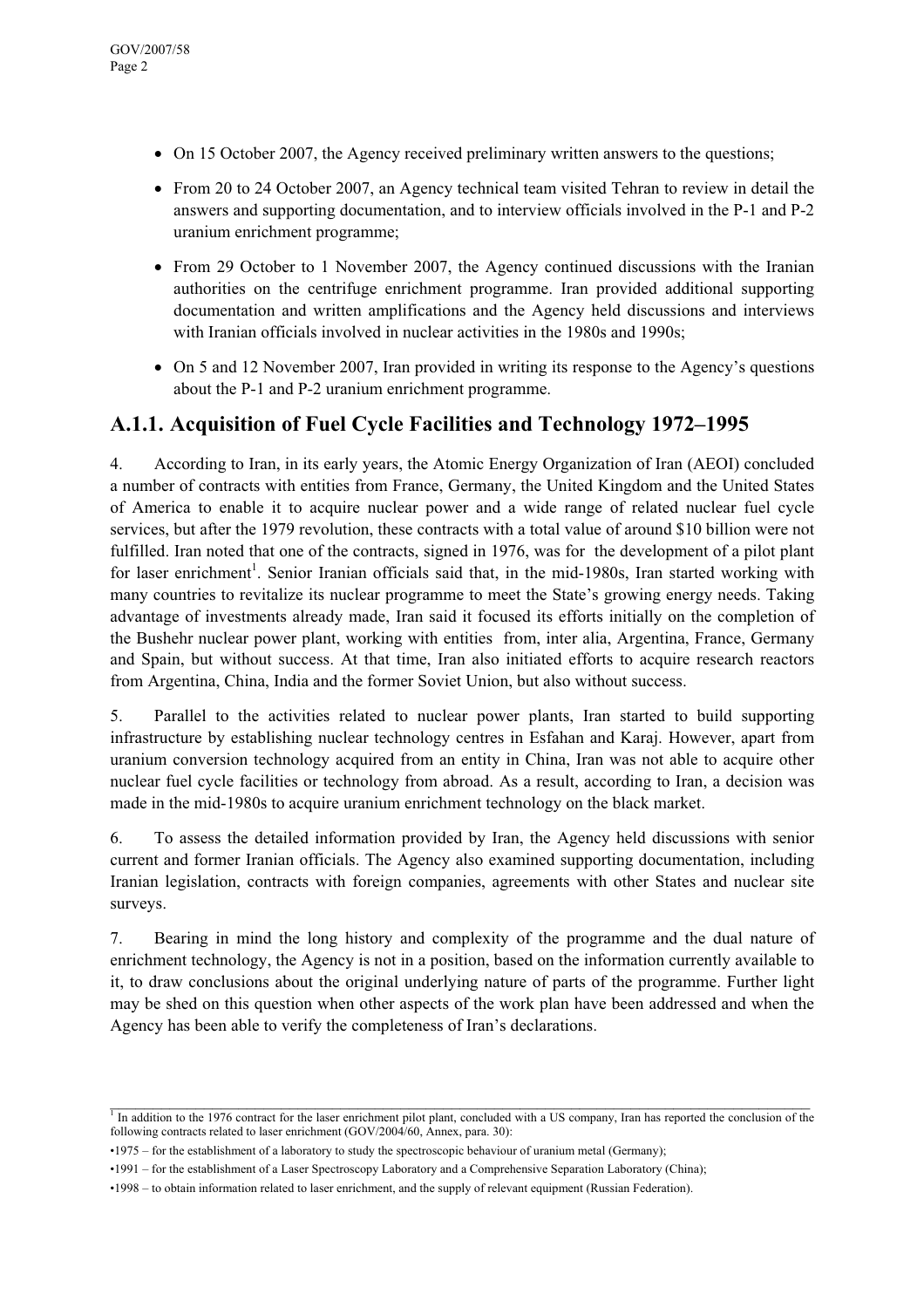## **A.1.2. Acquisition of P-1 Centrifuge Technology**

#### *The 1987 Offer*

8. As previously reported to the Board (GOV/2005/67, paras 14–15), the Agency was shown by Iran in January 2005 a copy of a hand-written one-page document reflecting an offer for certain components and equipment said to have been made to Iran in 1987 by a foreign intermediary. Iran stated in 2005 that this was the only remaining documentary evidence relevant to the scope and content of the 1987 offer. On 9 October 2007, the Agency was provided with a copy of the document. Certain aspects of the document indicate that it dates from 1987. However, the originator of the document has still not been identified.

9. On 5 November 2007, Iran provided the Agency with an updated chronology of meetings between Iran and the supply network covering the period 1986 to 1987. Iran maintains that only some components of two disassembled centrifuges, plus supporting drawings and specifications, were delivered in 1987 by the network. Iran reiterated that it did not acquire uranium casting and reconversion technology or equipment from the network, nor did it ask for the 15-page document describing the procedures for the reduction of  $UF_6$  to uranium metal, and its casting into hemispheres (GOV/2005/87, para. 6). These points are addressed in A.3 below.

10. According to Iran, the decision to acquire centrifuge technology was taken by the President of the AEOI and endorsed by the Prime Minister of Iran. In response to its enquiries about possible additional documentation relevant to the 1987 offer, the Agency was provided on 8 November 2007 with a copy of a confidential communication from the President of the AEOI to the Prime Minister, dated 28 February 1987, which also carried the Prime Minister's endorsement, dated 5 March 1987. In his communication, the AEOI President indicated that the activities "should be treated fully confidentially." In response to the Agency's enquiry as to whether there was any military involvement in the programme, Iran has stated that no institution other than the AEOI was involved in the decisionmaking process or in the implementation of the centrifuge enrichment programme.

11. Based on interviews with available Iranian officials and members of the supply network, limited documentation provided by Iran and procurement information collected through the Agency's independent investigations, the Agency has concluded that Iran's statements are consistent with other information available to the Agency concerning Iran's acquisition of declared P-1 centrifuge enrichment technology in 1987.

#### *Early Research and Development*

12. Iran has stated that, during the first phase of P-1 research and development (R&D) in 1987– 1993, it devoted only limited financial and human resources (three researchers) to the project. According to Iran, emphasis was put on understanding the behaviour of centrifuges and their assembly and on domestic production of components. Iran has also stated that during this period, the R&D work was conducted only by the AEOI, without the support of universities or the Physics Research Centre (PHRC). According to Iran, no contacts were made during this period with the supply network to seek support in solving technical problems which Iran had encountered.

13. Iran's statements about this phase of R&D are not inconsistent with the Agency's findings, which are based on interviews with available Iranian officials and members of the supply network, supporting documentation provided by Iran and procurement information collected during the Agency's investigations. However, the role of the technical university at which uranium particle contamination was found still needs to be examined (see A.2 below).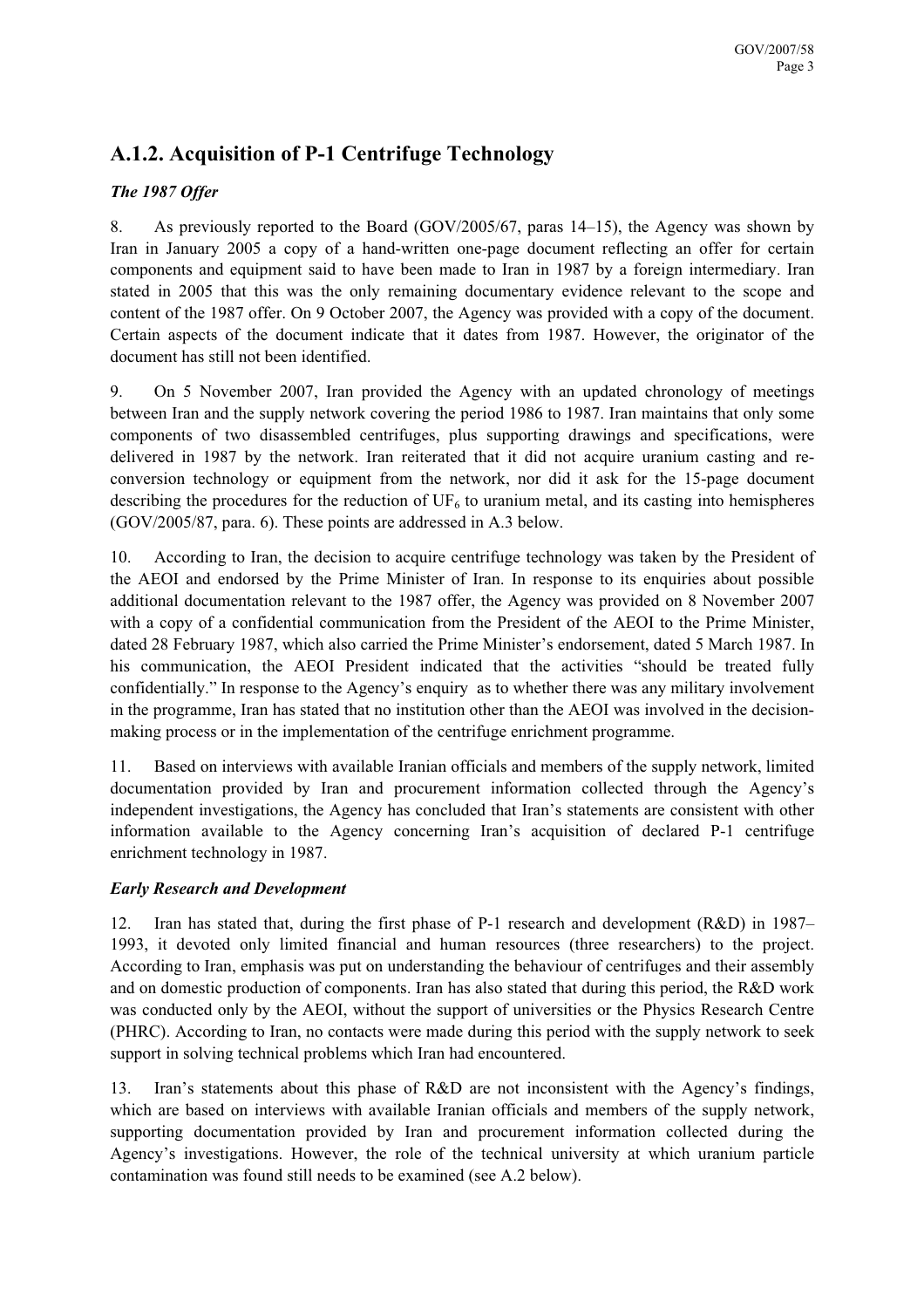#### *The 1993 Offer and Subsequent R&D*

14. As previously reported to the Board (GOV/2006/15, para. 15), statements made by Iran and key members of the supply network about the events leading up to the mid-1990s offer have been at variance with each other. Over the course of meetings held in October 2007, Iran provided the Agency with an updated chronology of events from 1993 to 1999 which clarified certain details concerning meetings, participants and deliveries of P-1 centrifuge equipment by the network during this period.

15. Iran stated again that in 1993 the supply network, on its own initiative, had approached an Iranian company with an offer to sell enrichment technology. This offer was brought to the attention of the Head of Iran's Budget and Planning Organization, who was also a member of the country's Atomic Energy Council. The offer was then further pursued by the AEOI (GOV/2005/67, para. 16).

16. The Agency has so far not been able to confirm Iran's statement that the supply network initiated the 1993 offer. Information provided by Iran on the deliveries and technical meetings after 1993 is consistent with that given to the Agency in interviews with some of the network members. Based on interviews with Libyan officials and supply network members and information from other sources, the Agency has concluded that most of the items related to the 1993 offer had originally been ordered by the Libyan Arab Jamahiriya but were in fact delivered to Iran in the period 1994–1996.

17. Iran stated that, during the period 1993 to 1999, it was still experiencing difficulty in producing components for P-1 centrifuges and manufacturing reliable P-1 centrifuges. It said that only limited human resources were devoted to the project until 1997 and that, around 1998, additional theoretical and experimental studies were initiated at the Amir Khabir University. Its statements in this regard are supported by the technical questions raised by AEOI staff with the network and procurement information available to the Agency.

18. Iran stated that it successfully tested P-1 centrifuges at the end of the 1990s and that a decision was made to go ahead with larger-scale R&D and eventually with an enrichment plant. To that end, Iran stated that it considered locations at Hashtgerd Karaj, Natanz and Esfahan before deciding to build the enrichment plant at Natanz. During this period, procurement activities were intensified and vacuum equipment, as well as special raw materials such as maraging steel and high strength aluminium, were acquired from abroad. Iran has provided names, locations and activities of the workshops involved in the domestic production of centrifuge components, most of which are owned by military industrial organizations (GOV/2004/11, para. 37). Information provided by Iran on the timing of these purchases and the quantities involved is consistent with the Agency's findings.

#### **A.1.3. Acquisition of P-2 Centrifuge Technology**

19. Iran has stated that, in order to compensate it for the poor quality of the P-1 centrifuge components provided by the supply network, the network provided Iran at a meeting in Dubai in 1996 with a full set of general P-2 centrifuge drawings. This statement was confirmed to the Agency in interviews with key members of the network.

20. Iran has reiterated that, although the drawings were acquired in 1996, no work on P-2 centrifuges was begun until 2002. According to the former and current senior management of the AEOI, Iran did not yet have the technical and scientific capabilities to master centrifuge manufacturing during this period. The Agency does not have credible procurement related information pointing to the actual acquisition by Iran of P-2 centrifuges or components during this period (an earlier indication which appeared to support this (GOV/2006/15, para. 18) could not be substantiated).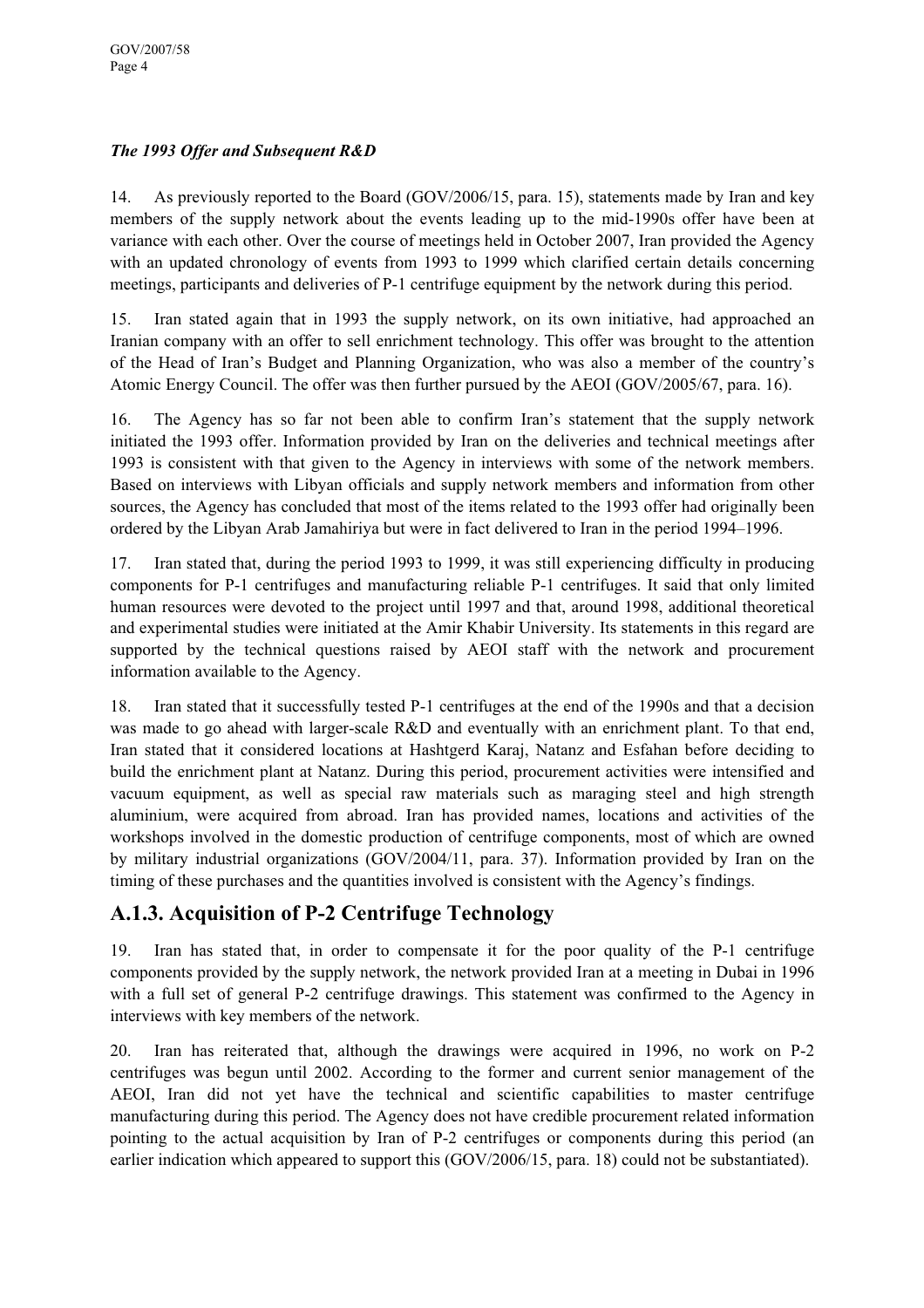21. In 2002, the AEOI concluded a contract with a private company to manufacture a modified P-2 centrifuge (GOV/2004/11, para. 45). On 5 November 2007, the Agency received a copy of the contract, the content of which is consistent with earlier interviews with the company owner, who was not available for interview on this occasion. The contract was terminated in March 2003, but the company owner has stated that he continued to work "on his own initiative" until June 2003.

22. The owner of the company stated in earlier interviews that he was able to obtain all raw materials and minor items, with the exception of bearings, oils and magnets, from domestic sources, which is consistent with the procurement information currently available to the Agency. The owner stated that he acquired 150 magnets with P-2 specifications and attempted to buy tens of thousands more, but these orders were cancelled by the suppliers. The AEOI stated that, after termination of his contract with the AEOI, the company owner sought to secure the supply of additional magnets for the AEOI but that his attempts to do so failed, which is consistent with the information available to the Agency through its investigations. Iran acknowledged that composite rotors for P-2 centrifuges had been manufactured in a workshop situated on a Defence Industries Organisation (DIO) site (GOV/2004/34, para. 22).

23. Based on visits made by Agency inspectors to the P-2 workshop in 2004, examination of the company owner's contract, progress reports and logbooks, and information available on procurement enquiries, the Agency has concluded that Iran's statements on the content of the declared P-2 R&D activities are consistent with the Agency's findings. Environmental samples taken at declared R&D locations and from equipment did not indicate that nuclear material was used in these experiments.

## **A.2. Source of Contamination**

24. On 15 September 2007, the Agency provided Iran with questions in writing in connection with the source of uranium particle contamination at the technical university and requested access to relevant documentation and to individuals, as well as to relevant equipment and locations for sampletaking. The questions were, inter alia, about the origin of the uranium particle contamination of equipment (GOV/2006/53, para. 24), the nature of the equipment, the envisioned use of the equipment and the names and roles of individuals and entities involved (including PHRC). In accordance with the work plan, Iran should provide answers to the questions and the requested access in the next few weeks.

## **A.3. Uranium Metal Document**

25. On 8 November 2007, the Agency received a copy of the 15-page document describing the procedures for the reduction of  $UF_6$  to uranium metal and casting it into hemispheres. Iran has reiterated that this document was received along with the P-1 centrifuge documentation in 1987. The Agency has shared this document with Pakistan, the purported country of origin, and is seeking more information. Iran stated that the reconversion unit with casting equipment mentioned in the one-page 1987 offer was not pursued with the supply network. Apart from the conversion experiments of  $UF_4$  to uranium metal at the Tehran Nuclear Research Centre (GOV/2004/60 Annex, para. 2), the Agency has seen no indication of any  $UF<sub>6</sub>$  reconversion and casting activity in Iran. It should be noted, however, that a small  $UF<sub>6</sub>$  to uranium metal conversion line in the Uranium Conversion Facility (UCF) was declared by Iran in the design information questionnaire for the UCF (GOV/2003/75, Annex 1, para. 3). This line has not been built, as verified by the Agency's inspectors.

## **A.4. Polonium-210**

26. On 15 September 2007, the Agency provided questions in writing to Iran concerning Iran's activities involving polonium and requested access to relevant documentation, individuals and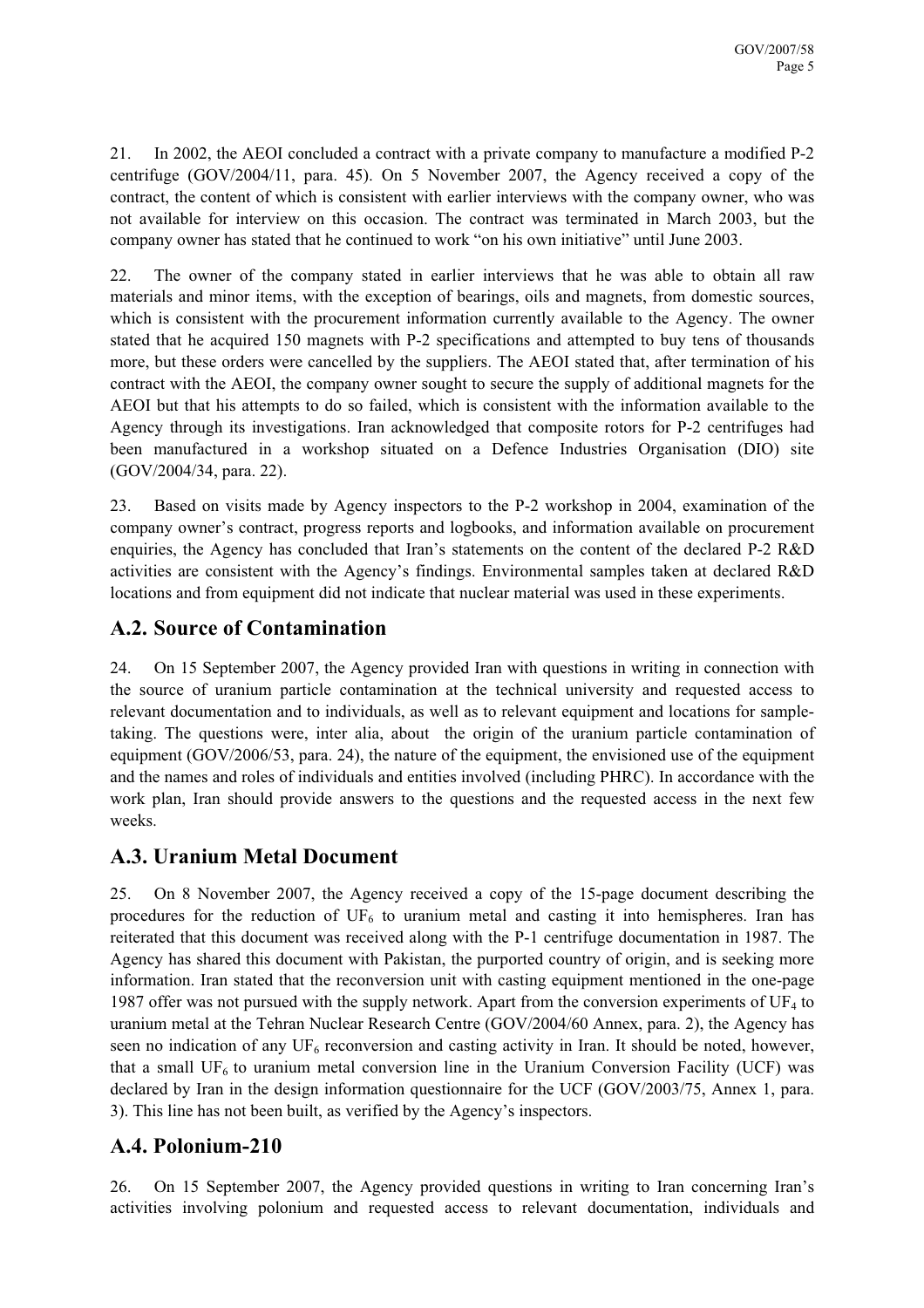equipment. The questions were, inter alia, about the scope and objectives of the polonium-210 studies (GOV/2004/11, para. 28), whether any bismuth acquisitions from abroad had been made or attempted and whether any related theoretical or R&D studies had been carried out in Iran. In accordance with the work plan, Iran should provide answers to the questions and the requested access in the next few weeks.

#### **A.5. Gchine Mine**

27. On 15 September 2007, the Agency provided questions in writing to Iran concerning the Gchine Mine and requested access to relevant documentation, individuals and equipment. The questions were, inter alia, about the ownership of the mining area and mill, why activities took place at this location when suitable infrastructure was available elsewhere and why AEOI activities at the mine ceased around 1993 (GOV/2005/67, para. 26). In accordance with the work plan, Iran should provide answers to the questions and the requested access in the next few weeks.

#### **A.6. Alleged Studies**

28. The Agency has urged Iran to address at an early date the alleged studies concerning the conversion of uranium dioxide into  $UF_4$  (the green salt project), high explosive testing and the design of a missile re-entry vehicle (GOV/2006/15, paras 38–39). In accordance with the work plan, Iran should address this topic in the next few weeks. In the meantime, the Agency is working on arrangements for sharing with Iran documents provided by third parties related to the alleged studies.

#### **A.7. Facility Attachment for the Natanz Fuel Enrichment Plant**

29. On 17 and 18 September 2007, an Agency technical team discussed with the Iranian authorities details of a draft Facility Attachment for the Fuel Enrichment Plant (FEP) at Natanz. Further discussions from 20 to 24 September led to the entry into force of the Facility Attachment on 30 September 2007.

# **B. Current Enrichment Related Activities**

30. On 3 November 2007, the Agency verified that Iran had finished installing eighteen 164 machine cascades at FEP and that  $UF_6$  had been fed into all 18 cascades. There has been no installation of centrifuges or centrifuge pipework outside the original 18-cascade area. Work to install feed and withdrawal infrastructure and auxiliary systems is continuing.

31. Since February 2007, Iran has fed approximately 1240 kg of  $UF_6$  into the cascades at FEP. The feed rate has remained below the expected quantity for a facility of this design. While Iran has stated that it has reached enrichment levels up to 4.8% U-235 at FEP, the highest U-235 enrichment measured so far from the environmental samples taken by the Agency from cascade components and related equipment is 4.0%. Detailed nuclear material accountancy will be carried out during the annual physical inventory taking which is scheduled from 16 to 19 December 2007. Since March 2007, a total of seven unannounced inspections have been carried out at FEP.

32. Since August 2007, Iran has continued to test single centrifuge machines, the 10- and 20 machine cascades and one 164-machine cascade at the Pilot Fuel Enrichment Plant (PFEP). Between 23 July and 22 October 2007, Iran fed 5 kg of  $UF_6$  into the single machines; no nuclear material was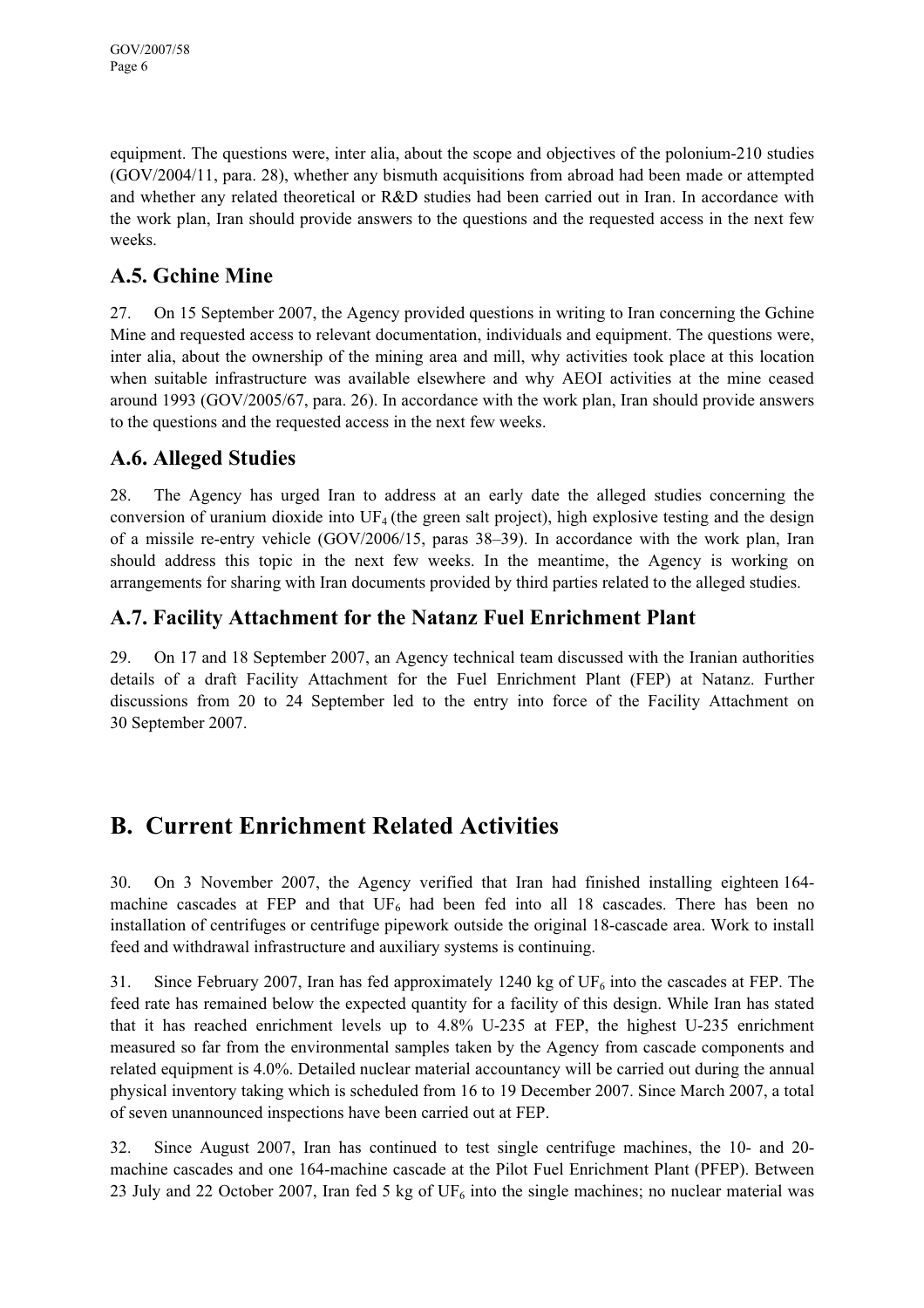fed into the cascades. From 15 to 18 September 2007, the Agency performed a physical inventory verification at PFEP. Although some of the sample results are not yet available, the Agency's provisional evaluation tends to confirm the physical inventory as declared by Iran.

33. There have been several press reports about statements by high level Iranian officials concerning R&D and testing of P-2 centrifuges by Iran (GOV/2006/27, para. 14). In a communication to the Agency received on 8 November 2007, Iran wrote: "Iran voluntarily has informed the IAEA on the status of mechanical test (without  $UF_6$  feeding) of new generation of centrifuge design." In the communication, Iran added that it "agreed that exchanging of the new centrifuge generation information" would be discussed with the Agency in December 2007.

## **C. Reprocessing Activities**

34. The Agency has continued monitoring the use and construction of hot cells at the Tehran Research Reactor (TRR), the Molybdenum, Iodine and Xenon Radioisotope Production Facility (the MIX Facility) and the Iran Nuclear Research Reactor (IR-40) through inspections and design information verification. There have been no indications of ongoing reprocessing related activities at those facilities.

## **D. Heavy Water Reactor Related Projects**

35. On 11 November 2007, the Agency conducted design information verification at the IR-40 and noted that construction of the facility was proceeding. Satellite imagery appears to indicate that the Heavy Water Production Plant is operating. The Agency must rely on satellite imagery of this plant as it does not have routine access to it while the Additional Protocol remains unimplemented.

## **E. Other Implementation Issues**

#### **E.1. Uranium Conversion**

36. During the current conversion campaign at UCF, which began on 31 March 2007, approximately 78 tonnes of uranium in the form of  $UF<sub>6</sub>$  had been produced as of 5 November 2007. This brings the total amount of  $UF_6$  produced at UCF since March 2004 to approximately 266 tonnes, all of which remains under Agency containment and surveillance.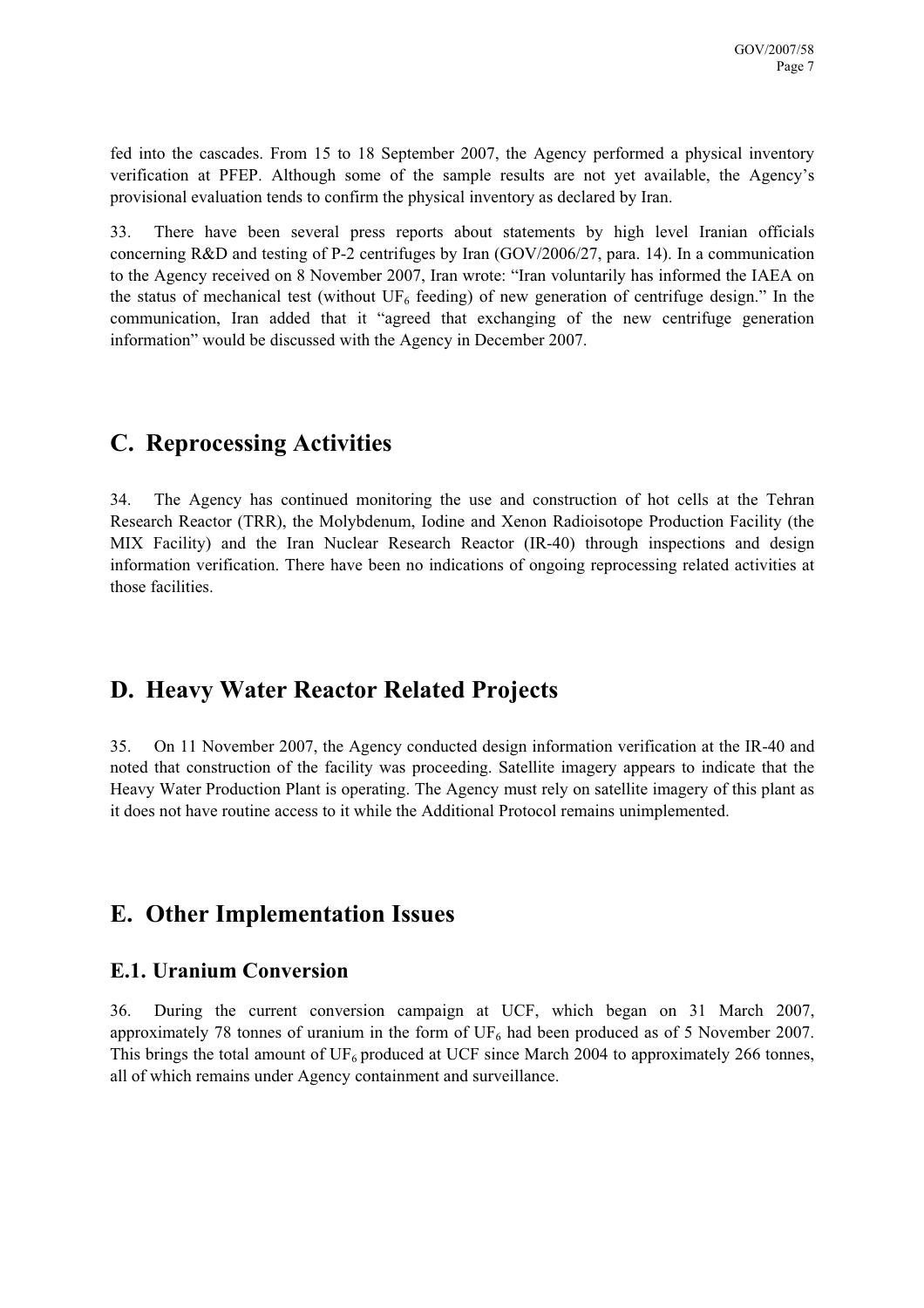#### **E.2. Design Information**

37. On 30 March 2007, the Agency requested Iran to reconsider its decision to suspend the implementation of the modified text of its Subsidiary Arrangements General Part, Code 3.1.  $(GOV/2007/22,$  paras  $12-14)^2$ , but there has been no progress on this issue.

#### **E.3. Other Matters**

38. The Agency has made arrangements to verify and seal the fresh fuel foreseen for the Bushehr nuclear power plant on 26 November 2007, before shipment of the fuel from the Russian Federation to Iran.

## **F. Summary**

39. The Agency has been able to verify the non-diversion of declared nuclear material in Iran. Iran has provided the Agency with access to declared nuclear material, and has provided the required nuclear material accountancy reports in connection with declared nuclear material and activities. Iran concluded a Facility Attachment for FEP. However, it should be noted that, since early 2006, the Agency has not received the type of information that Iran had previously been providing, pursuant to the Additional Protocol and as a transparency measure. As a result, the Agency's knowledge about Iran's current nuclear programme is diminishing.

40. Contrary to the decisions of the Security Council, Iran has not suspended its enrichment related activities, having continued the operation of PFEP and FEP. Iran has also continued the construction of the IR-40 and operation of the Heavy Water Production Plant.

41. There are two remaining major issues relevant to the scope and nature of Iran's nuclear programme: Iran's past and current centrifuge enrichment programme and the alleged studies. The Agency has been able to conclude that answers provided on the declared past P-1 and P-2 centrifuge programmes are consistent with its findings. The Agency will, however, continue to seek corroboration and is continuing to verify the completeness of Iran's declarations. The Agency intends in the next few weeks to focus on the contamination issue as well as the alleged studies and other activities that could have military applications.

42. Iran has provided sufficient access to individuals and has responded in a timely manner to questions and provided clarifications and amplifications on issues raised in the context of the work plan. However, its cooperation has been reactive rather than proactive. As previously stated, Iran's active cooperation and full transparency are indispensable for full and prompt implementation of the work plan.

43. In addition, Iran needs to continue to build confidence about the scope and nature of its present programme. Confidence in the exclusively peaceful nature of Iran's nuclear programme requires that the Agency be able to provide assurances not only regarding declared nuclear material, but, equally

 $\frac{1}{2}$  Code 3.1 of the Subsidiary Arrangements General Part as agreed to in 1976 provides for the submission of design information for new facilities "normally not later than 180 days before the facility is scheduled to receive nuclear material for the first time", in contrast to the modified text agreed to in 2003, which provides for the submission of such information as soon as the decision to construct, or to authorize construction, of such a facility has been taken, whichever is earlier.